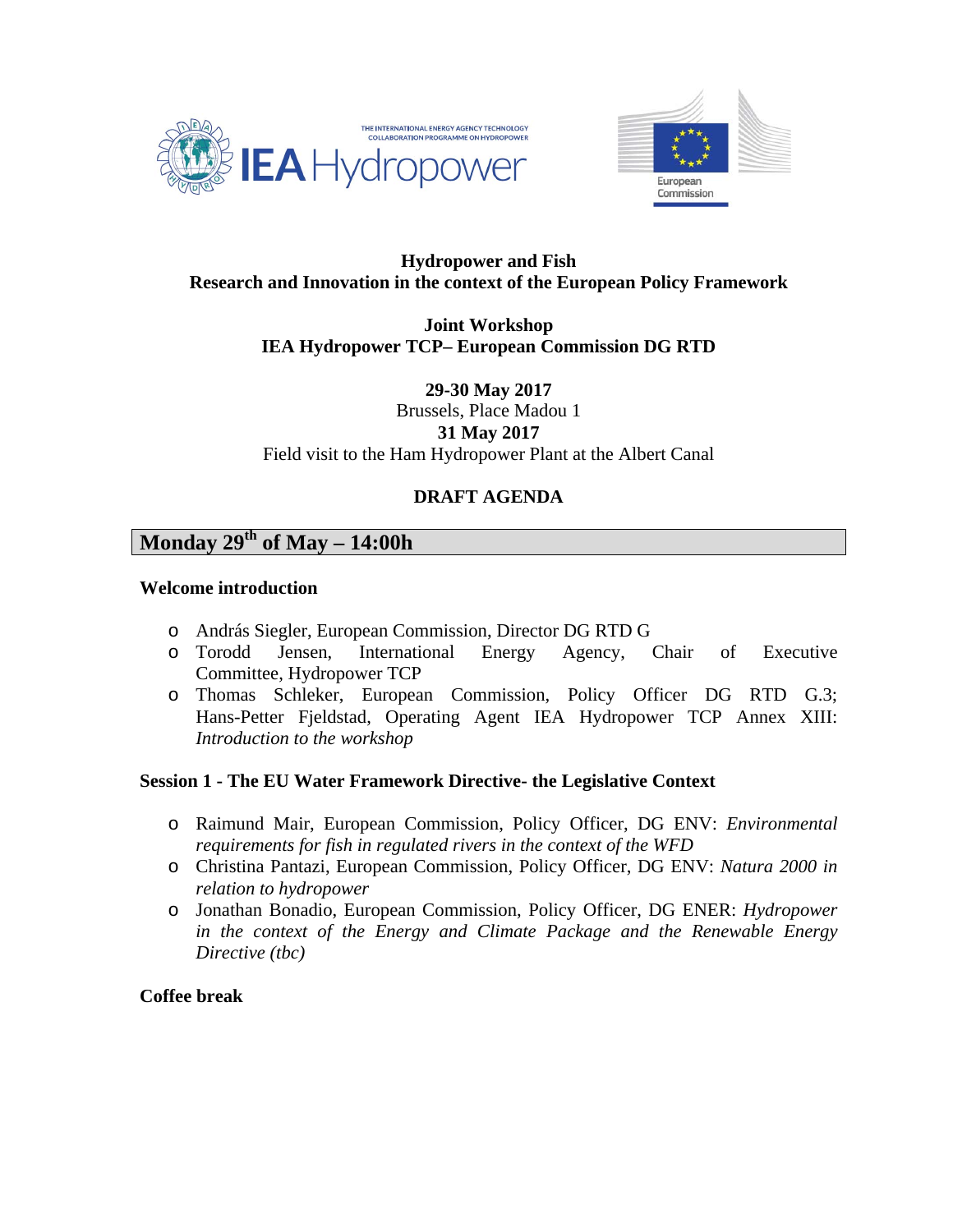# **Session 2 - The EU Water Framework Directive -National legislations and implementation**

- o Veronika Koller-Kreimel, Austrian Federal Ministry of Agriculture, Forestry, Environment and Water Management, Deputy Head of Department : *Strategic planning approach for new hydropower development in Austria*
- o Jukka Muotka, Fortum/IEA Senior Adviser: *Implementation of the EU WFD in Finland*
- o Steffen Schweizer, KWO, Head of Department: *Implementation of the Swiss regulatory context from an operator perspective*
- o Roy Langåker, Norwegian Environment Agency: *The implementation of the WFD in Norway*
- o Andrea Casolaro, ENEL, Head of Unit: *Implementation of the EU WFD in Italy*

# **Session 3 - Hydropower and Fish in the context of Research and Innovation**

- o Piotr Tulej, European Commission, Head of Unit DG RTD G.3: The *Horizon 2020 Energy Work Programme on Hydropower in the context of Energy Union, SET-Plan and ACEI*
- o Hans-Petter Fjeldstad, Operating Agent IEA Hydropower TCP Annex XIII Hydropower and Fish: *Hydropower and Fish*
- o Panagiotis Balabanis, European Commission, Deputy Head of Unit DG RTD I2: *Research on Hydropower and Fish in the WP on Climate action, environment, resource efficiency and raw materials*

## **Networking event around 18:30h**

# **Tuesday 30th of May – 08:30h**

## **Session 4 - Hydropower, Fish Technology**

- o Peter Rutschmann, Technical University of Munich, Professor: *Hydropower and Fish in the project FITHydro (Horizon 2020)*
- o Matthias Schneider, SJE, Executive Director: *Monitoring fish passes with new tools (lateral line probe), assessment of the location of fish pass entrances via modelling approaches (CASiMiR migration, attraction flow) and new ideas for using the approach also for downstream migration.*
- o François Avellan, EPFL-LMH, Professor: *Fish-friendly turbines and The Hyperbole Project (Horizon 2020)*
- o Harald Rosenthal, World Sturgeon Conservation Society, President: *Title tbc*
- o Franz Greimel, BOKU, University of Vienna: *Mitigation of hydropower impacts on fish( tbc)*

## **Coffee break**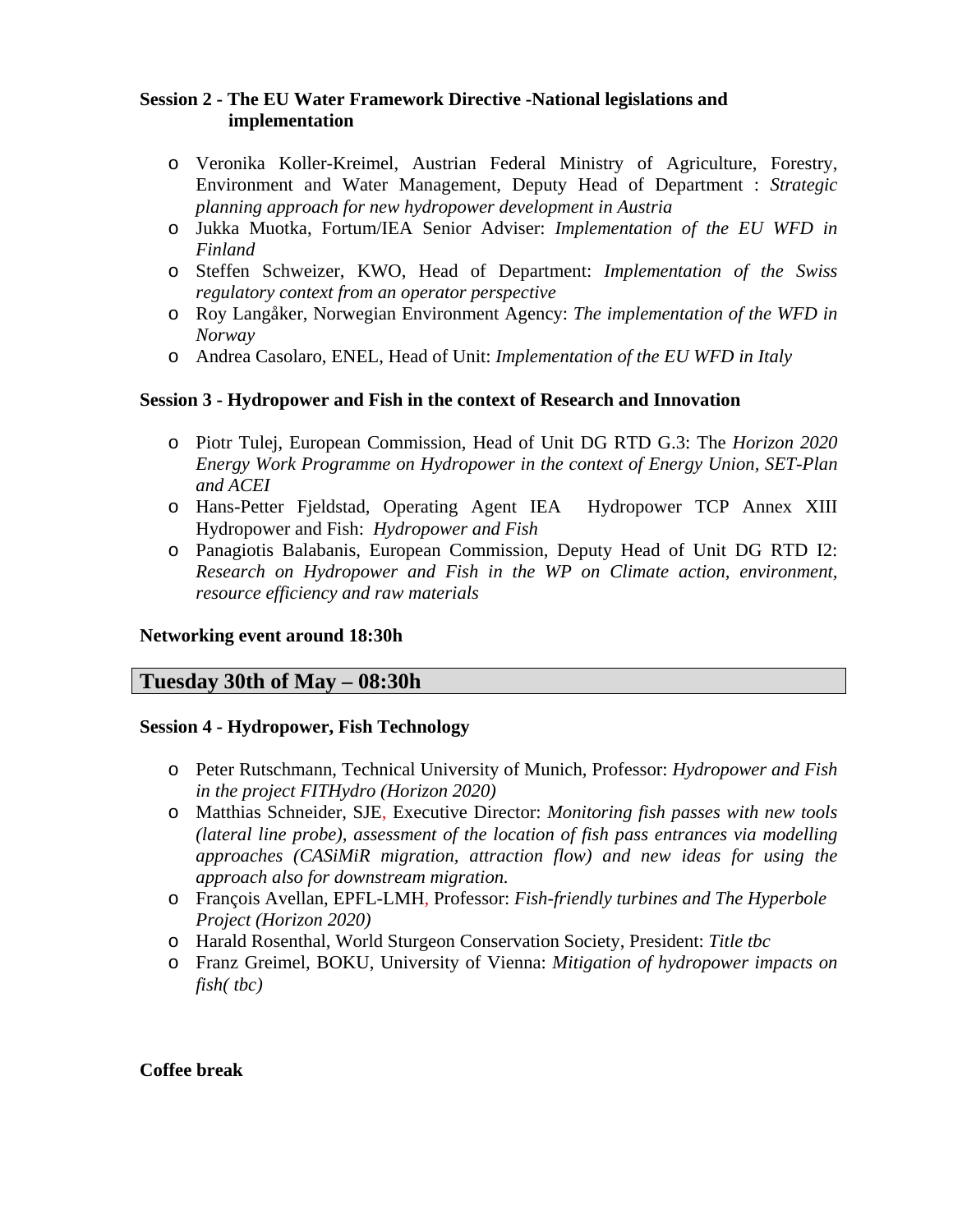## **Session 5** - **Fish habitat in regulated rivers**

- o Gerd Frik, VERBUND Hydro Power GmbH: *Existing hydropower facilities: Strategic planning for ecological restoration*
- o Detlef Fisher, Association of the Bavarian Energy and Water Industry (VBEW): *Integrative approach to combine connectivity, river restoration, sediment management, spawning grounds, fish habitats and the interaction of river and oxbows.*
- o Christian Haas, IAmHydro: *Unmanned Aerial Systems (UAS) New opportunities for measuring, mapping and modelling rivers and lakes*
- o Jörg Freyhof, IGB-Berlin: *The BioFresh project: Critical sites for freshwater biodiversity in Europe*
- o Helmut Habersack, BoKu University of Natural Resources and Life Sciences Vienna: *SedNet - Effective river basin management needs to include sediment (tbc)*

# **Lunch**

## **Session 6 – Migration and River connectivity**

- o Willem Schreurs, International Meuse Commission, Secretary General: *Master plan for Migratory Fish in the Meuse basin*
- o Martin Wilkes, Coventry University: *FISH-Net: Prior probabilities to support sustainable hydropower planning, design and monitoring*
- o Hans-Petter Fjeldstad, SINTEF: *The Mandal Project Efficient two-way fish migration past hydropower plants in Norway*
- o Wouter Van de Bund, European Commission JRC, Scientific/Technical Project Manager,: *Innovative approaches to Adaptive Barrier Management - Hydropower and Fish in the Horizon 2020 project AMBER*
- o Piotr Parasiewicz, S. Sakowicz Inland Fisheries Institute: *Defining impacts of dams on fish migration and habitat connectivity in AMBER project*

# **Coffee break**

## **Session 7 - Energy and ecology**

- o Atle Harby, SINTEF Energy: *Environmental design of hydropower to meet requirements in the EU Water Framework Directive*
- o Martina Bussettini, ISPRA Italian National Institute for Environmental Protection and Research: *A process-based hydro-morphological assessment approach to support river management*
- o Isabel Boavida, CERIS Civil Engineering Research and Innovation for Sustainability, University of Lisbon: *Structural mitigation measures for hydro peaking downstream hydropower dams*
- o Peter Matt, Engineering Services Vorarlberger Illwerke AG: *Implemented Measures of Austrian Hydropower*
- o Agnar Aas, Statkraft: *Implementation of the WFD long term operation of our flexible hydro power; balancing between environmental improvements and the need for more renewable energy, flexible operations and flood control*